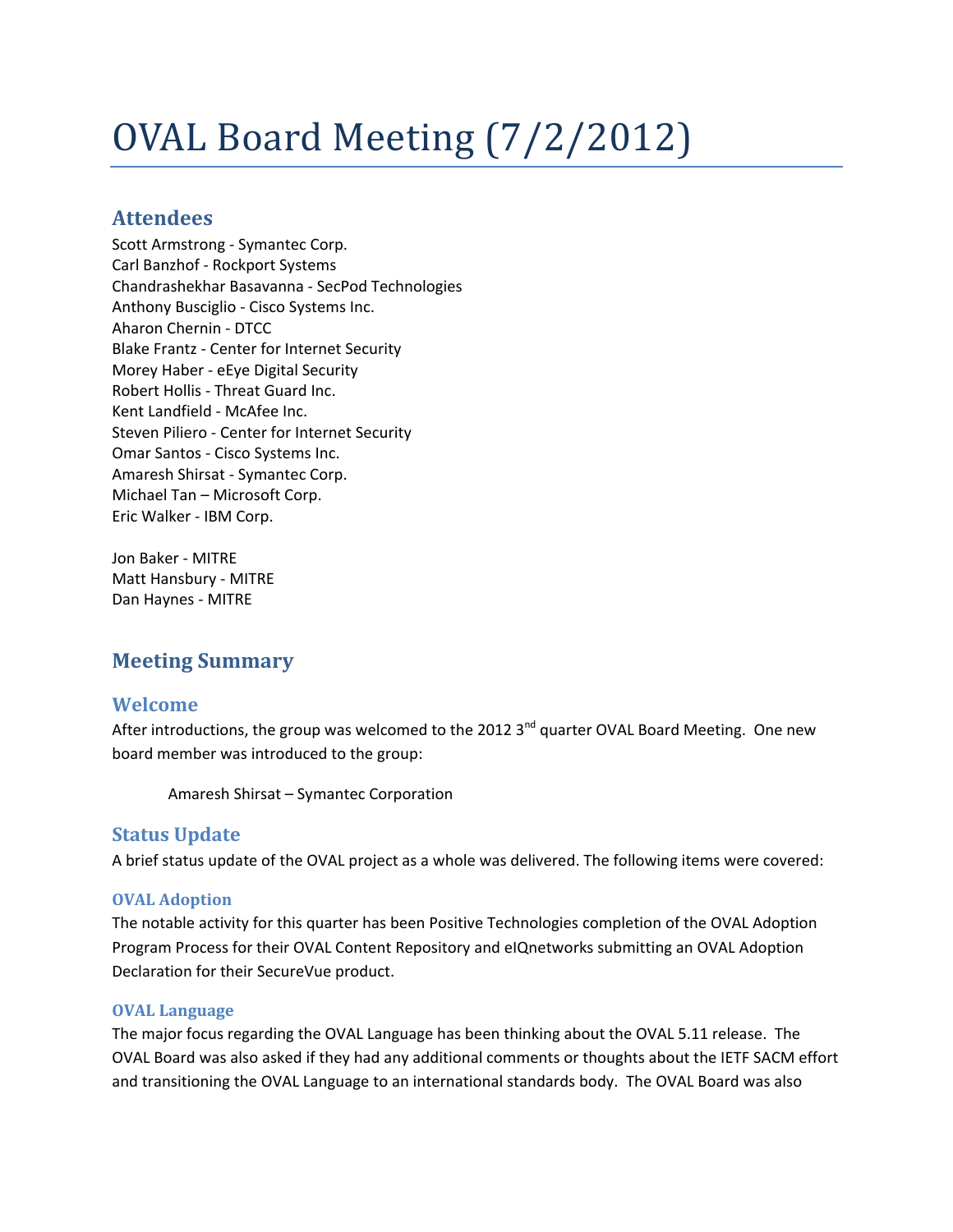reminded that MITRE is really looking to them for guidance on whether or not such a transition makes sense.

Lastly, a recap of new capabilities currently being developed in the OVAL Language Sandbox was given. They include the macos-def:plist511\_test, macos-def:pkgutil\_test, win-def:license\_test, NETCONF schema, JunOS schema, and Android schema. Some of these capabilities are also being developed in an OVAL Interpreter branch or other tools.

#### **OVAL Interpreter**

Version 5.10.1.2 of the OVAL Interpreter was released on May 7, 2012. This release features full support for the windows view behavior for the registry-based tests and other bug fixes submitted by the community.

We also worked with Michael Tan and the rest of the Microsoft Team to get recommendations on implementing the windows view behavior for the file-based tests. We need to go back and finish that work. Until then, we have a partial implementation available in the OVAL Interpreter branch "windows\_view".

Lastly, the OVAL Board was reminded that we did not forget about the follow-up teleconference regarding the role, development, and licensing of the OVAL Interpreter, but, that MITRE needs more time to prepare for it so that we can have a productive discussion.

#### **OVAL Repository**

The OVAL Repository's definition count at the time of the call was 13,599 definitions. This quarter's top contributors were G2, Inc., SecPod Technologies, and Symantec Corporation. Since the last OVAL Board Call, a bug was reported over the oval-discussion-list<sup>[1](#page-1-0)</sup> where the tool that generates the OVAL Repository downloads was producing invalid content. This bug has been fixed, however, if you notice any other issues with the content in the OVAL Repository downloads, please let us know.

## **Summary of OVAL Developer Days Sessions**

The Developer Days sessions for OVAL represent a significant milestone in that the majority of the sessions will be led by vendors whereas previous sessions were primarily led by MITRE. A quick summary of the following Developer Days sessions was given.

- Lessons Learned Creating PowerShell Configuration Baselines
- OVAL for Mobile Devices
- OVAL for Network Devices
- OVAL for Database Vulnerability Assessment
- OVAL for Artifact Hunting

 $\overline{\phantom{a}}$ 

• Automated Checking of Windows User Configuration Settings

<span id="page-1-0"></span><sup>1</sup> <http://making-security-measurable.1364806.n2.nabble.com/Repository-content-download-issue-tp7578402.html>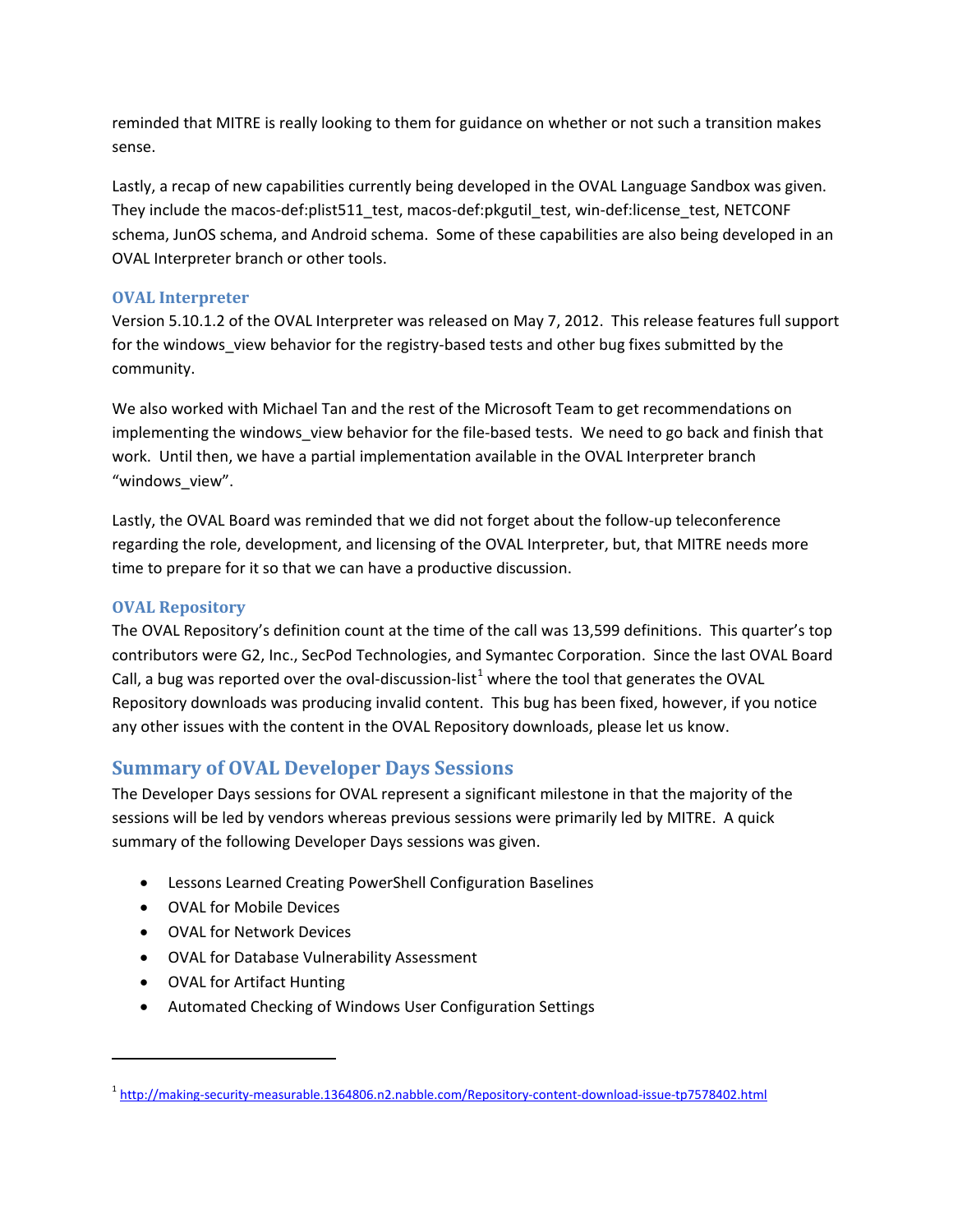Please see the Developer Days agenda<sup>[2](#page-2-0)</sup> for additional information about these sessions.

Lastly, we would like to encourage everyone to review the read-ahead material<sup>[3](#page-2-1)</sup> provided for each of the sessions to ensure productive discussions.

## **OVAL 5.11 Release Planning**

At the last OVAL Board Call, you raised that you would like to see the following areas explored in the OVAL Language Sandbox.

- Scripting
- Network management & devices
- Improved database capabilities
- Mobile devices

In a follow-up message, we proposed that the following topics might also be good candidates for the OVAL 5.11 release:

- Entity casting
- Artifact hunting
- Core updates (bitwise function, path datatype, variable/function clean up, etc.)
- File test updates (better support parsing complex files and handling symlinks)

We have also been working to further explore some capabilities proposed over the oval-developer-list by the community including:

- Bitwise function
- macos-def:plist511\_test
- macos-def:pkgutil test
- win-def:license\_test

With that said, we would really like to get your thoughts on what problems you are hearing from your customers and what are the requirements for the OVAL 5.11 release.

**[Eric Walker]:** It would be great if we could document how to handle the 32-bit/64-bit view issue on 64 bit Windows for content that was created before OVAL 5.10 which includes the window\_view behavior.

[Jon Baker]: Yes, we can do that<sup>[4](#page-2-2)</sup>.

 $\overline{\phantom{a}}$ 

**[Kent Landfield]:** Are there plans to discuss OVAL 5.11 release goals at Developer Days?

<span id="page-2-0"></span><sup>2</sup> <https://register.mitre.org/devdays/agenda.pdf>

<span id="page-2-1"></span><sup>&</sup>lt;sup>3</sup> [http://oval.mitre.org/community/developer\\_days.html](http://oval.mitre.org/community/developer_days.html)

<span id="page-2-2"></span> $4$  A tracker (#34690) has been created to address this issue.